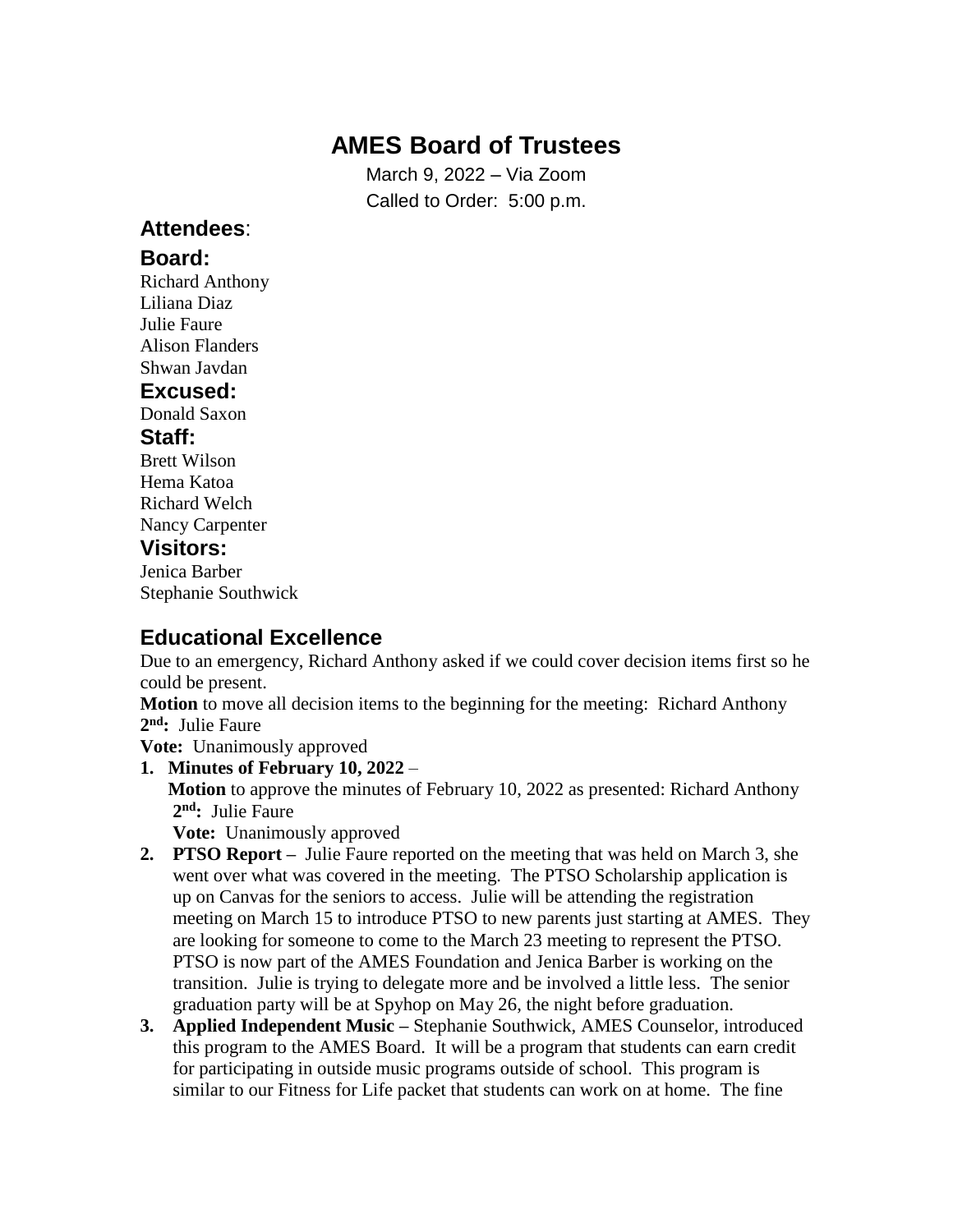arts standards fit with this program. The packet will be on Canvas and each completed packet will earn .5 credit. This will be a decision item in April.

- **4. U of U Chemistry & Biology Teacher –** Shwan Javdan reported that he has reached out to the U's Biology department and since he has not heard back from them he will drop his request. The U has suggested that for Chemistry they are interested in having a post-doctoral student teach at AMES. The disadvantage to this is that the instructor would change every year. The U is experiencing large freshman growth which is why there is a shortage of Chemistry teachers. Alison will meet with the Chemistry department, one option is to have a universal syllabus and use it to fill the position. Shwan and Alison will keep working on this.
- **5. Teacher Compensation for Covering Another Class –** At the beginning of January when there was an increase of Covid cases, AMES had a hard time finding subs to cover classes when teachers were out. In these cases, teachers would cover a class on their prep period. AMES would like to be able to compensate teachers who step in to cover classes. Granite School District pays \$40 per class period covered and AMES would like to match this pay.

**Motion** to approve a \$40 stipend for teachers when covering for other teachers: Julie Faure

**2 nd:** Liliana Diaz

 **Vote:** Unanimously approved

- **6. ESEA Presentation –** The ESEA is an educational association that works with Title One schools. AMES was asked to do a presentation at their conference in New Orleans this year. Brett Wilson went along with Kelly Glassett. AMES English 11 teacher and Kim Spencer, AMES US History & Psychology teacher. They subject for the presentation was – "Coming out of a Pandemic and Re-establishing Rigor". Brett will present the data to the AMES Board in the April meeting.
- **7. AMES Bylasw and SCSB Charter Agreement –** Marie Steffensen was ill and couldn't attend the meeting. AMES by-laws need to be updated to be aligned with the charter agreement. This item will be on the April Agenda.

# **Fiscal**

**1. February Fiscals -** Richard Welch discussed the balance sheet with the AMES Board, Shwan Javdan noticed that fund balance has increased and would like to look at a way to compensate teachers. Richard mentioned that things don't change much on a month to month basis and that the excess funds have been adding up since the school opened in 2003. Covid relief funds added and expenditures that didn't come in as usual.

 **Motion** to approve the February Fiscal report as presented: Liliana Diaz **2 nd:** Richard Anthony

**Vote:** Unanimously approved

# **Board Organization**

**1. Potential New Board Member –** Shwan Javdan has received 2 letters of interest for open board position. The AMES Board members have reviewed the letters and would like to meet with the applicants via zoom. Shwan will set up those meetings.